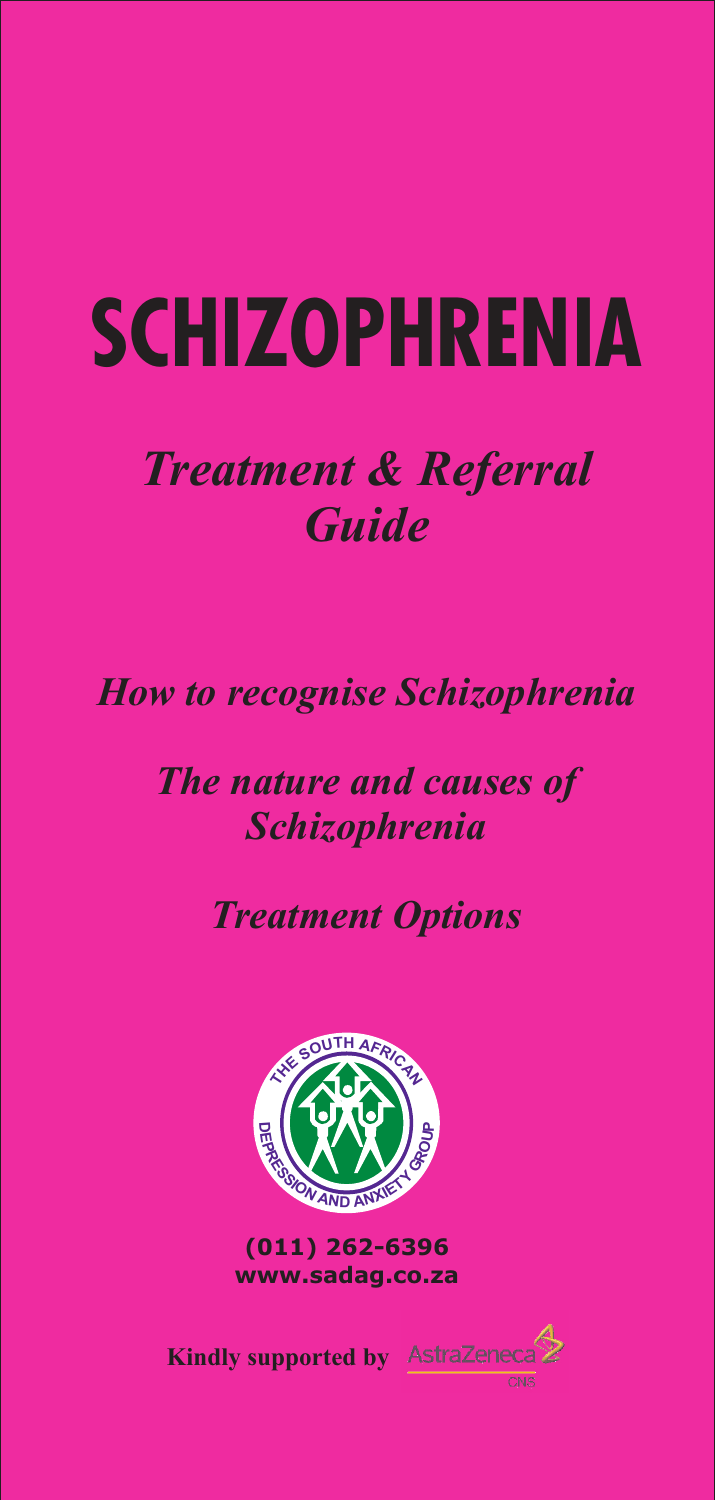## **About this brochure:**

# **This leaflet is for:**

- ! Anyone who has been given a diagnosis of schizophrenia
- . Anyone who thinks they might have schizophrenia
- . Friends and relatives of someone who has been given a diagnosis of schizophrenia

#### **In it you will find:**

- . What it is like to have schizophrenia
- . What may cause schizophrenia
- . The different treatments that are available
- . How to help yourself
- . Some information for relatives



# **Stigma**

"Schizophrenia" is a word that many people associate with violence and aggression. The media regularly use it in this way, although it is unfair and inaccurate. This causes extreme stigma and discrimination, which prevents people seeking help.

#### **What is Schizophrenia?**

Schizophrenia is a mental disorder that affects around 1 in every 100 people. It affects men and women equally. It is rare before the age of 15, but can start at any time after this, most often between the ages of 15 and 35. There is currently no physical or lab test that can absolutely diagnose schizophrenia - a psychiatrist usually arrives at the diagnosis based on clinical symptoms. What physical testing *can* do is rule out a lot of other conditions (seizure disorders, metabolic disorders, thyroid dysfunction, brain tumour) that sometimes have similar symptoms.

#### **Symptoms of Schizophrenia**

People diagnosed with schizophrenia usually experience a combination of symptoms: positive (hallucinations, delusions, racing thoughts), negative (apathy, lack of emotion, poor or

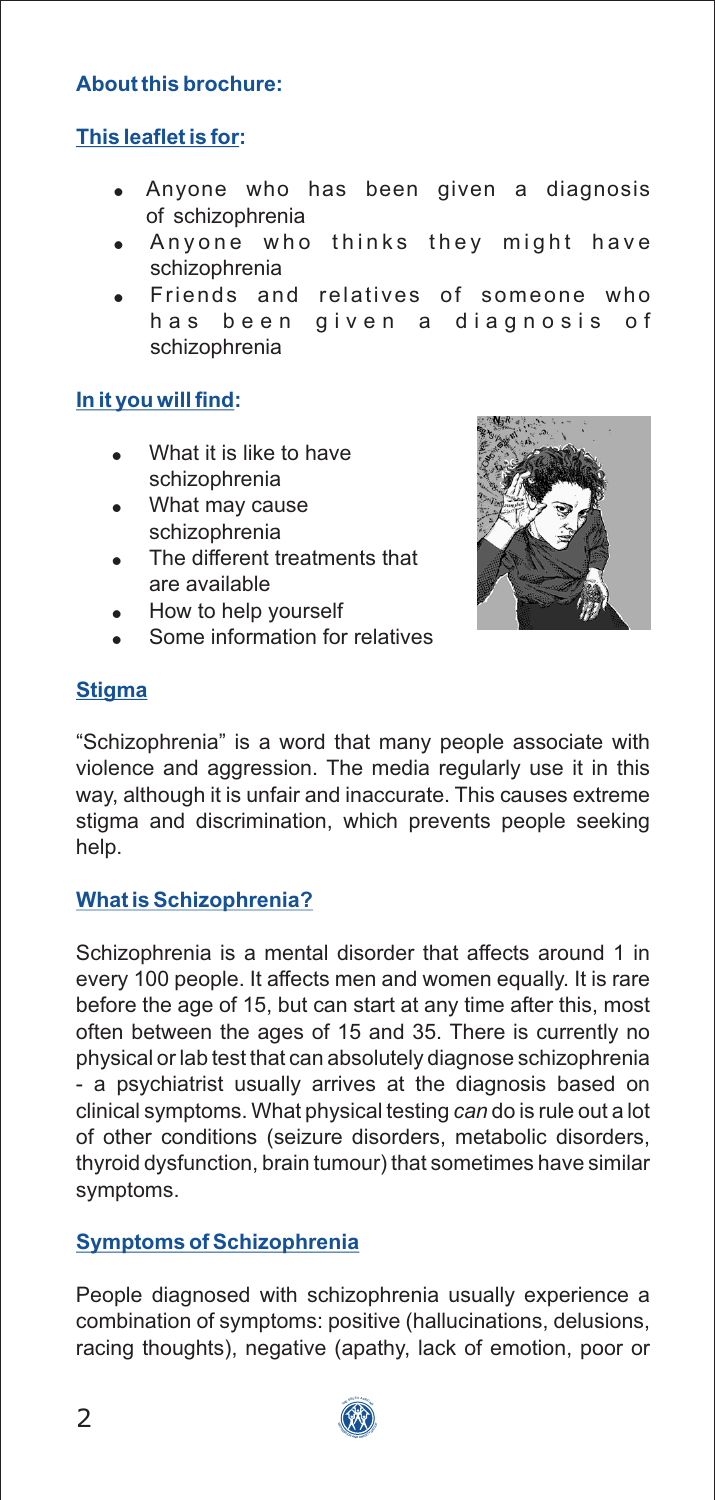non-existent social functioning), and cognitive (disorganized thoughts, difficulty concentrating and/or following instructions, difficulty completing tasks, memory problems). *Positive Symptoms* are things people with schizophrenia have that other people don't have; *Negative Symptoms* are the things that they do not have that other people without schizophrenia do have.

#### **Positive Symptoms**

These unusual experiences are most common in schizophrenia but can occur in other mental disorders as well.

#### **Hallucinations**

*Hallucinations* are distortions or exaggerations of perception in any of the senses - when you hear, smell, feel or see something, but there isn't anything (or anyone) actually there. The most common hallucination is hearing voices (auditory hallucinations) followed by visual hallucinations (seeing things).

#### **What is it like to hear voices?**

These voices may sound very real to you. They seem to be coming from outside you, although other people can't hear them. They may sound like they are coming from a particular place, like the television set, or from many different places. The voices may talk to you directly or may talk amongst each other about you. It may sound as if you are overhearing a conversation. Voices can be pleasant but are often threatening, scary, critical, abusive or irritating.

#### **How do people react to them?**

People often feel that they have to do what the voices tell them to do even if the voices are instructing them to do something bad. It is sometimes very difficult to ignore the voices even though you want to.

#### **Other kinds of hallucinations**

Hallucinations of smell, taste and touch also occur although these are less frequent.

#### **Delusions**

*Delusions* are firmly held beliefs that you hold with complete conviction although they are based on distortions or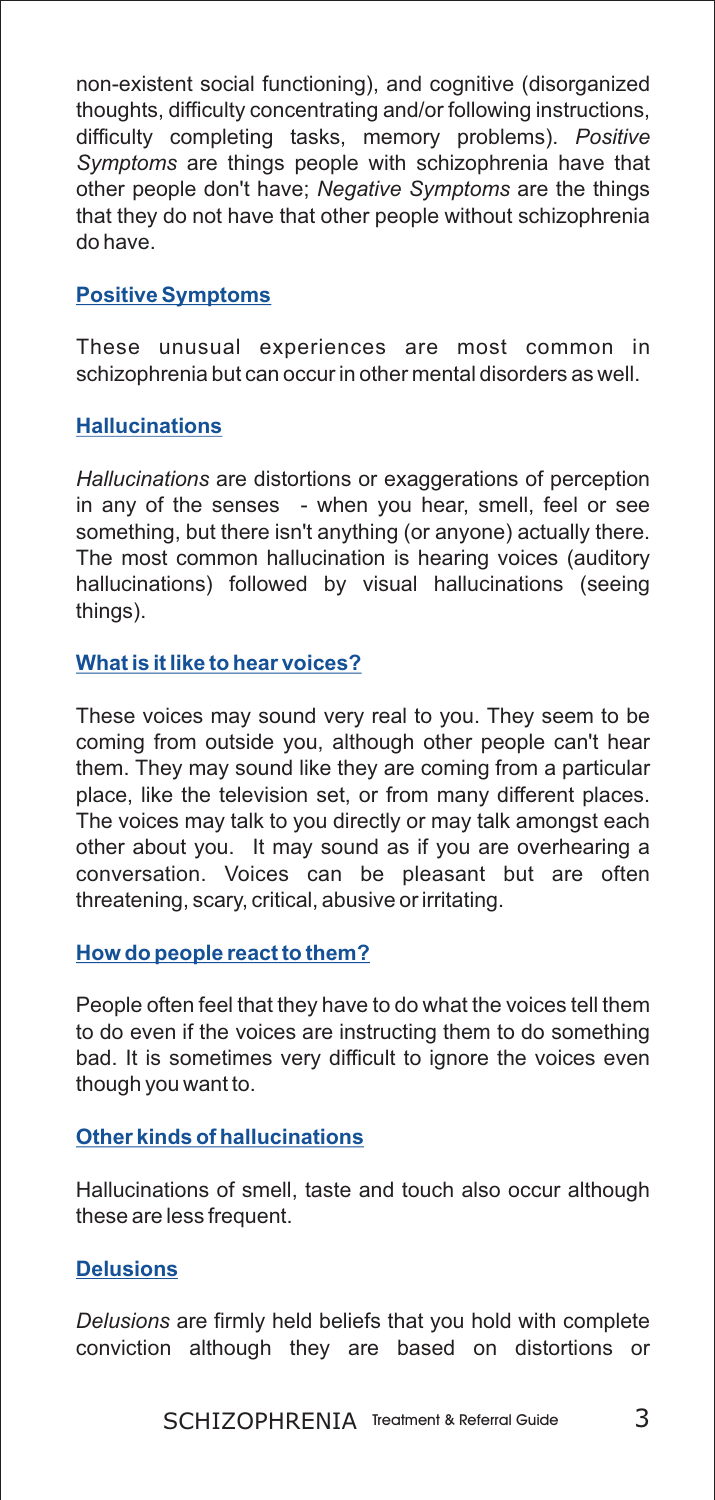exaggerations of reasoning and/or misunderstandings of situations or events. The reasons for these beliefs are often unexplainable, i.e. you "just experience them". The common categories of schizophrenia delusions include persecution delusions



(feelings that you are being spied on, conspired against, cheated, drugged, or poisoned), jealousy delusions (a feeling without just cause that your loved one is unfaithful), and selfimportance delusions (also known as delusions of grandeur the feeling that you have a great but unrecognised ability or talent, or the belief that you are a very important person).

Delusions of being followed or watched are also common, as are beliefs that radio or TV programs are directing special messages about you or directly to you.

#### **How do they start?**

The belief in the delusion often follows weeks or months of feeling that there is something strange happening that you couldn't explain. Delusions are also sometimes an explanation for hallucinations. For example: if you are hearing voices telling you that you are bad and have done something wrong, you may start believing that you are being watched by the police.

#### **Paranoid Delusions**

This involves beliefs that you are being persecuted, watched or harassed. These beliefs fall into two categories:

*Unusual* - You may believe that the government or police are watching you or you are being influenced by a neighbour or colleagues who are using special powers.

*Everyday -* You may start believing that your partner is unfaithful, a conclusion you reach because of "evidence" that has nothing to do with infidelity (like your partner bought new shoes). Others around you can see there is no evidence at all to suggest that your beliefs are true.

These delusions are obviously distressing for the people who believe them but also for those seen as 'persecutors' particularly if they are friends or family members.

#### **Coping with Delusions:**

Delusions affect your behaviour and it may be difficult to discuss them with people because they won't understand or you feel that they are trying to harm you. You may keep away from people or sometimes fight back if you feel very

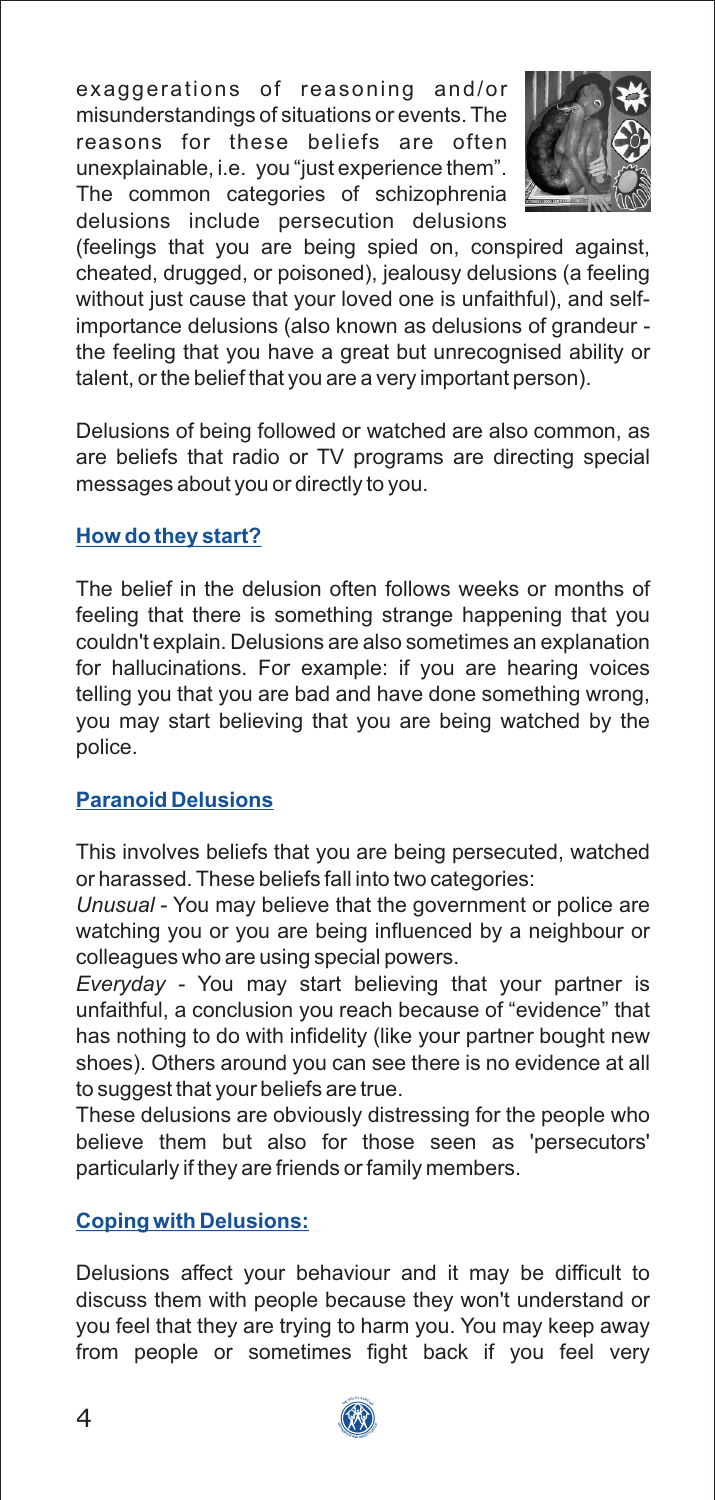threatened. If you feel persecuted, you may move from place to place. It is important to find someone to talk to about how you are feeling.

#### **Other positive symptoms include***:*

*Grossly disorganised behaviour:* includes difficulty maintaining goal-directed behaviour, unpredictable agitation, social disinhibition, or behaviour that is bizarre to onlookers.

*Catatonic behaviour:* characteri*s*ed by a marked decrease in reaction to the immediate surrounding environment, sometimes taking the form of motionless and apparent unawareness, rigid or bizarre postures, or aimless excess motor activity.

#### **Negative Symptoms**

These symptoms are less obvious than positive symptoms and include:

- $\blacksquare$ Your interests in life, your energy and emotions seem to "drain away" which makes it very hard to feel excited or enthusiastic about anything
- . You may feel uncomfortable with people
- . You may not bother to get up or go out
- . Difficulty in keeping yourself clean or cleaning your surroundings

Other people find it difficult to understand that you aren't just being "lazy" which is upsetting for you and your family. Your family want you to "pull yourself together" and you can't explain that you just can't.

#### **Affective Flattening**

This is the reduction in the range and intensity of emotional

expression, including facial expression, voice tone, eye contact, and body language. You are unable to respond to things around you or express feelings of happiness, sadness and sometimes the emotion you do express is inappropriate.



#### **Alogia (Poverty of Speech)**

This is the lessening of speech fluency and productivity, thought to reflect, slowing or blocked thoughts, and often manifests as short, empty replies to questions.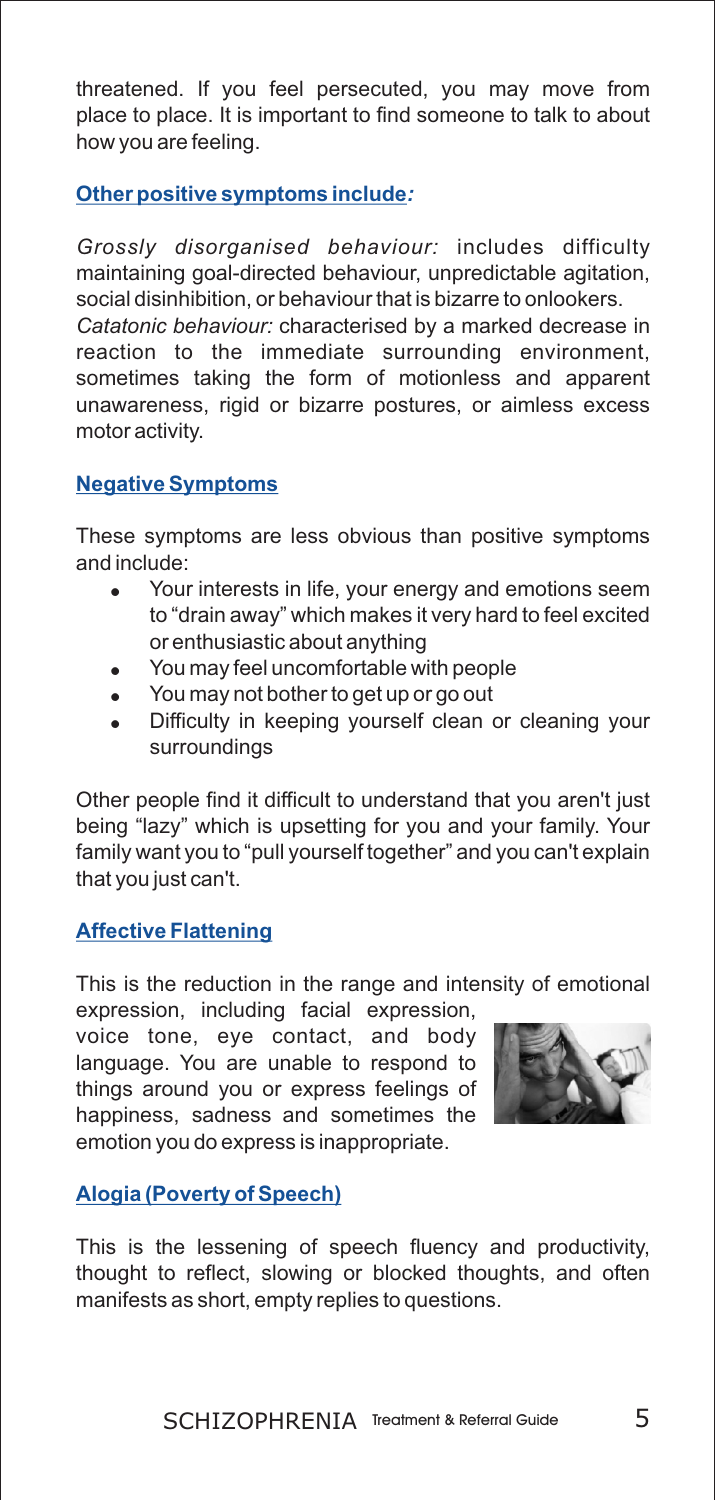# **Avolition**

This is the reduction, difficulty, or inability to initiate and persist in goal-directed behaviour; it is often mistaken for apparent disinterest. Examples include: no longer interested in going out and meeting with friends, no longer interested in activities that you used to show enthusiasm for, no longer interested in much of anything, sitting in the house for many hours a day doing nothing.

### **Cognitive Symptoms**

# **Muddled Thinking ("Thought Disorder")**

*Disorganized speech/thinking,* also described as "thought disorder" is a key aspect of schizophrenia. Disorganized thinking is usually assessed primarily based on the person's speech.

It becomes harder to concentrate and you often can't:

- Focus at work or finish a simple task  $\bullet$
- Finish an article in the newspaper or watch a TV programme to the end  $\bullet$
- Keep up with your studies .

Your thoughts seem to wander and you drift from idea to idea without any obvious connection between them, then can't remember what you were originally thinking about. You may start speaking rapidly and your speech may become slurred. When your ideas become disconnected, it is hard for people to understand you.

#### **Feeling of being controlled:**

You may feel that:

- Your thoughts are being taken out of your mind
- The thoughts in your head aren't yours someone else has put them there
- Your body is being taken over or you are being controlled like a robot



People explain these experiences in different ways. Some people believe the radio, television or laser beams are causing these things or that a device has been implanted in them; others blame the "Devil", witchcraft or "God".

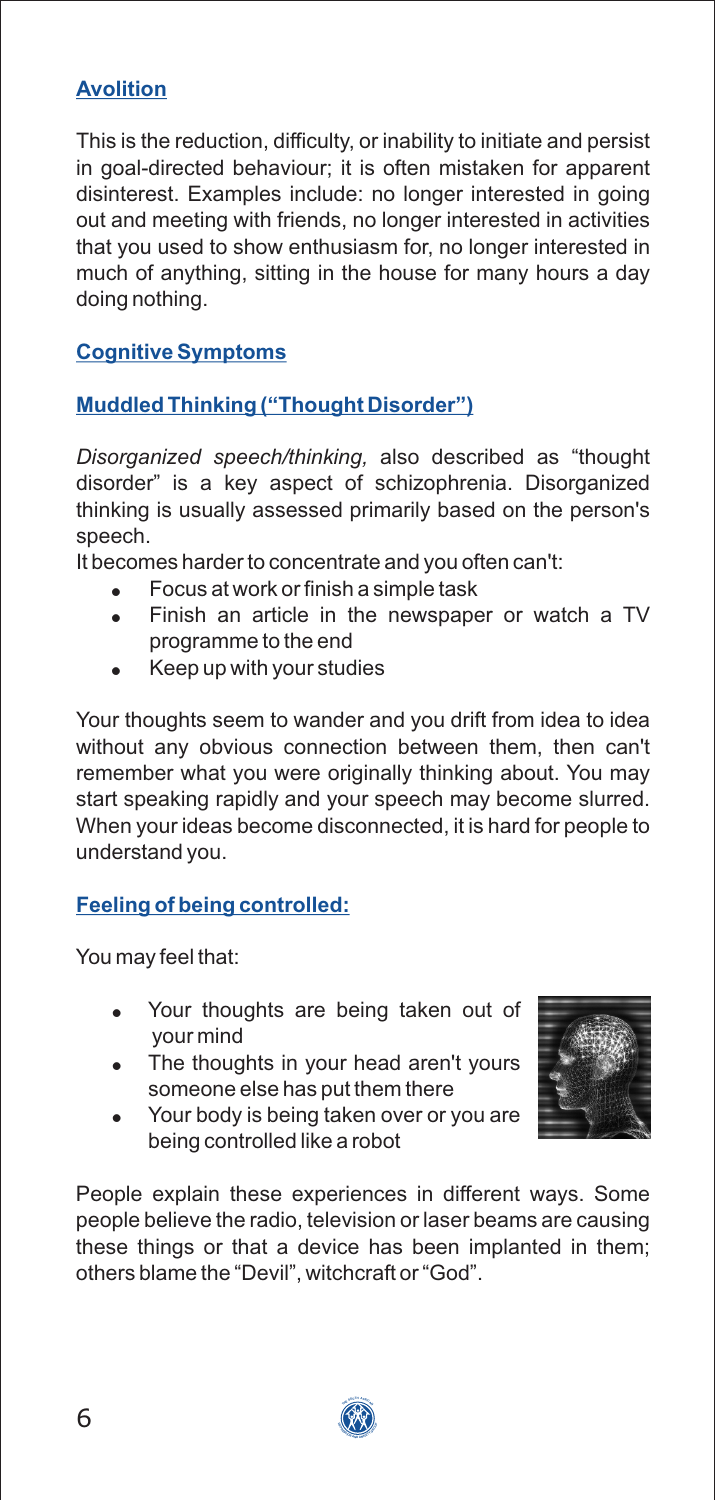#### **Does everyone with Schizophrenia have all these symptoms?**

No. There are people who will only have one or two symptoms whereas other people will have a number of both positive and negative symptoms.

#### **Depression:**

- Before getting treatment or seeking help, about half of people with schizophrenia will first feel depressed  $\bullet$
- About 1 in 7 people with schizophrenia also have depression which is often not diagnosed because it is mistaken for negative symptoms  $\bullet$
- Medication can help reduce depression in people with schizophrenia  $\blacksquare$
- If you have schizophrenia and feel depressed, tell your doctor and request appropriate treatment .

#### **Types of Schizophrenia**

- · Paranoid schizophrenia These persons are very suspicious of others and often have grand schemes of persecution at the root of their behaviour. Hallucinations, and more frequently delusions, are a prominent and common part of the illness.
- Disorganized schizophrenia (Hebephrenic Schizophrenia) - In this case the person is verbally incoherent and may have moods and emotions that are not appropriate to the situation. Hallucinations are not usually present.
- Catatonic schizophrenia In this case, the person is extremely withdrawn, negative and isolated, and has marked psychomotor disturbances.
- Schizo-affective disorder These people have symptoms of schizophrenia as well as mood disorders such as major depression, bipolar and mania.
- . Undifferentiated Schizophrenia Conditions meet the general diagnostic criteria for schizophrenia but don't conform to any of the above subtypes, or exhibit the features of more than one of the subtypes without a clear predominance of a particular set of diagnostic characteristics.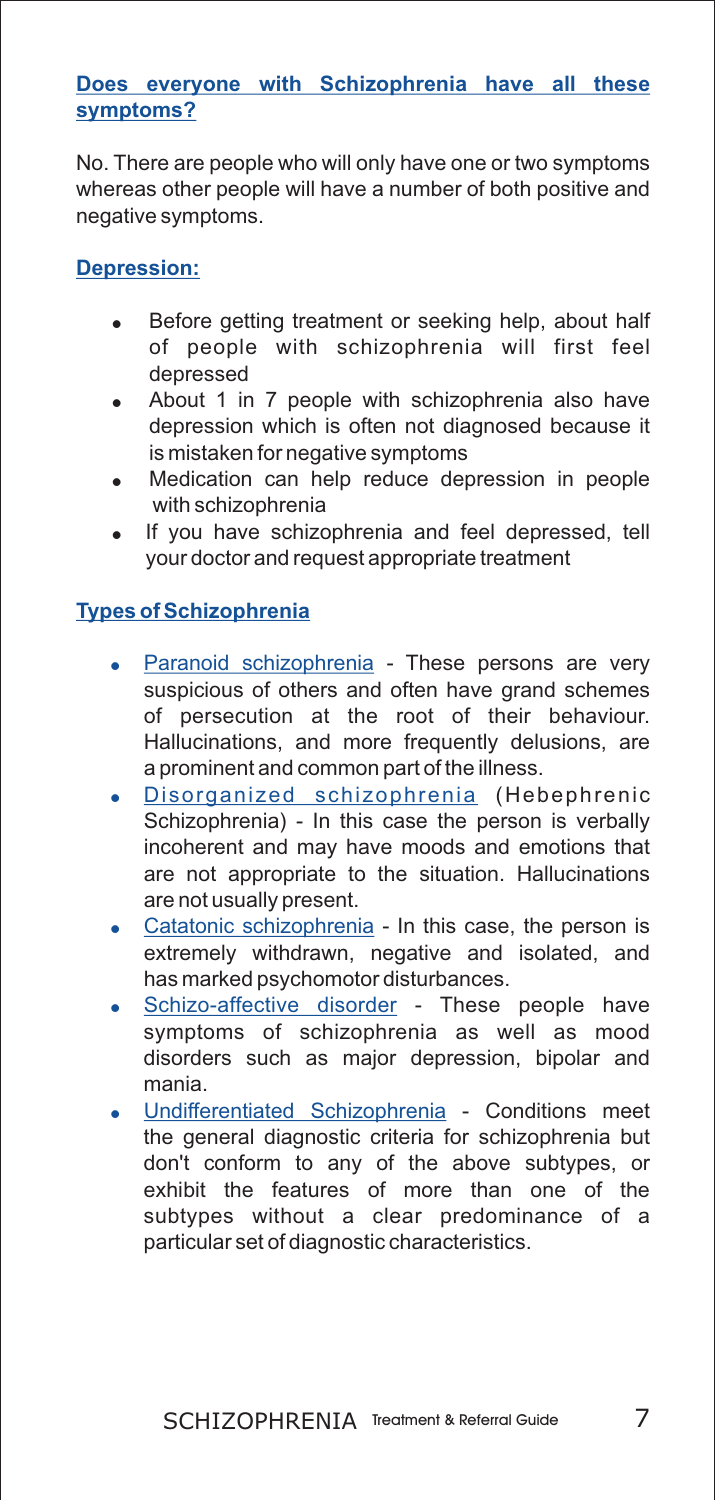#### **What causes schizophrenia?**

We don't know what causes schizophrenia but it is likely to be a combination of several factors and will be different for everyone. Experts agree that schizophrenia develops as a result of interplay between biological predisposition (inheriting certain genes) and the kind of environment a person is exposed to (for example: whether their mother was sick while pregnant, if they were sick as a baby or if they experienced a trauma or stress).

#### **Genetics:**

1 in 10 people with schizophrenia have a parent with the illness.

#### **Damage to the Brain:**

Studies have shown that damage to the brain due to problematic birth that caused lack of oxygen or viral infections during the early months of pregnancy, may predispose someone to developing schizophrenia.

#### **Narcotics and Alcohol:**

The use of street drugs like ecstasy, LSD, tik, crack and marijuana can trigger schizophrenia and the use of alcohol can make symptoms worse for people who already have the illness.

#### **Trauma and Stress:**

The onset or worsening of symptoms is often preceded by stress or trauma such as a loss, car accident, hijacking or everyday stress like work stress or exams. Long-term stress like family or financial problems can make symptoms worse.

#### **Outlook:**

Many people with schizophrenia are able to work and have lasting relationships, and need never go into hospital. 1 in 5 people with the illness may continue to experience symptoms that interfere with their functioning.

#### **What will happen without treatment?**

Suicide is more common in people with untreated schizophrenia.

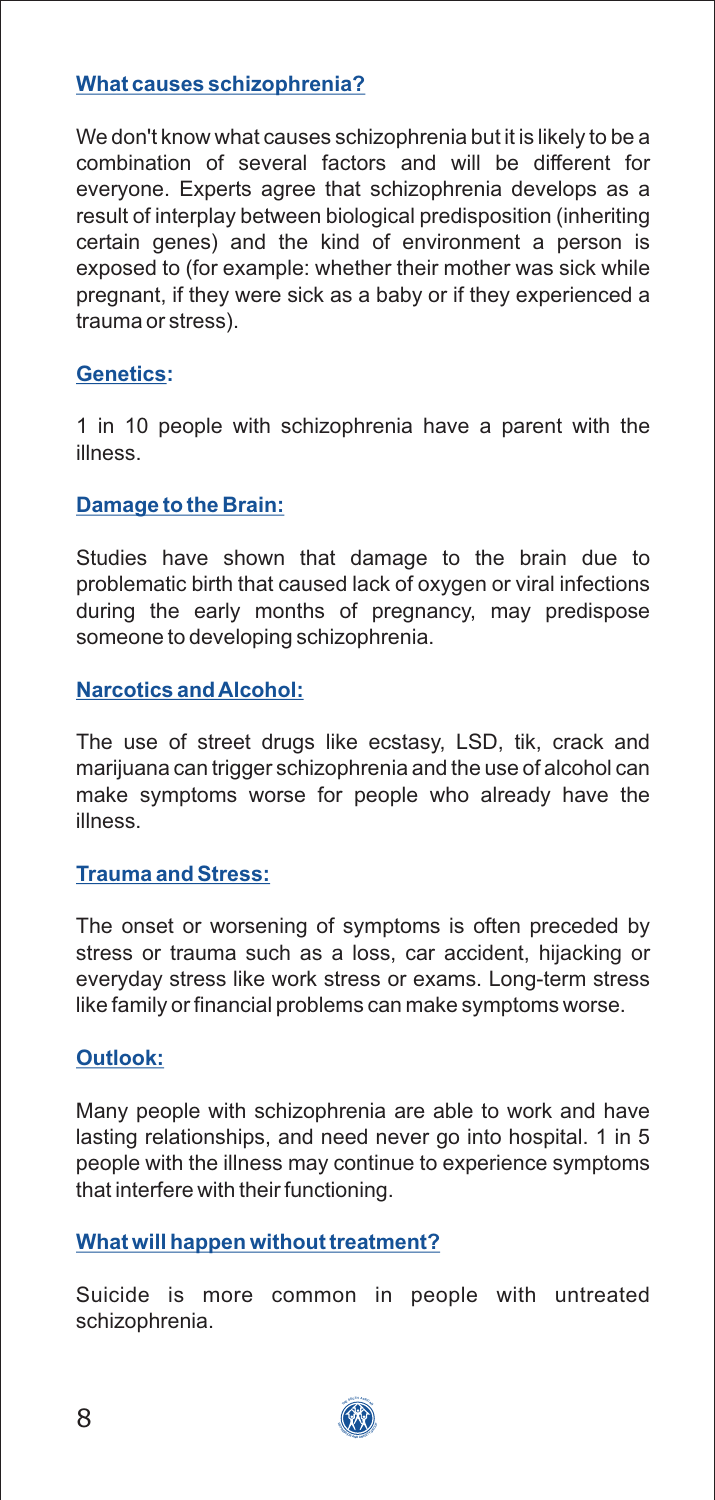The longer schizophrenia is left untreated, the greater the impact on your life and the worse the symptoms will be. The sooner the illness is diagnosed and treated, the better the outlook.

If the symptoms are identified early and treatment is started:

- You are less likely to have to go into hospital
- ! If you do go into hospital, it is for a shorter period
- . You are more likely to be able to work and live independently

### **Treatment:**

If you have the symptoms of schizophrenia, it is very important to be assessed and start treatment as soon as possible.

You may need to go to a hospital or clinic for assessment. If you have to be booked into a hospital, it is usually only for a few days or couple of weeks. Afterwards, treatment and care can continue at home.

Medication is vital and helps the most disturbing symptoms of the illness. However, psychological treatment and support from friends and relatives is very important.

# **Medication:**

Certain medications can seriously affect the way other medications work so it is very important to tell doctors, dentists and pharmacists what medication you are on.

#### **Why take medication?**

The aim of treatment is to reduce the symptoms of schizophrenia.

#### **Medication should:**

- ! Weaken symptoms of delusions and hallucinations gradually over a period of weeks
- Help you think more clearly
- **Encourage you to look after yourself**
- Help you live more independently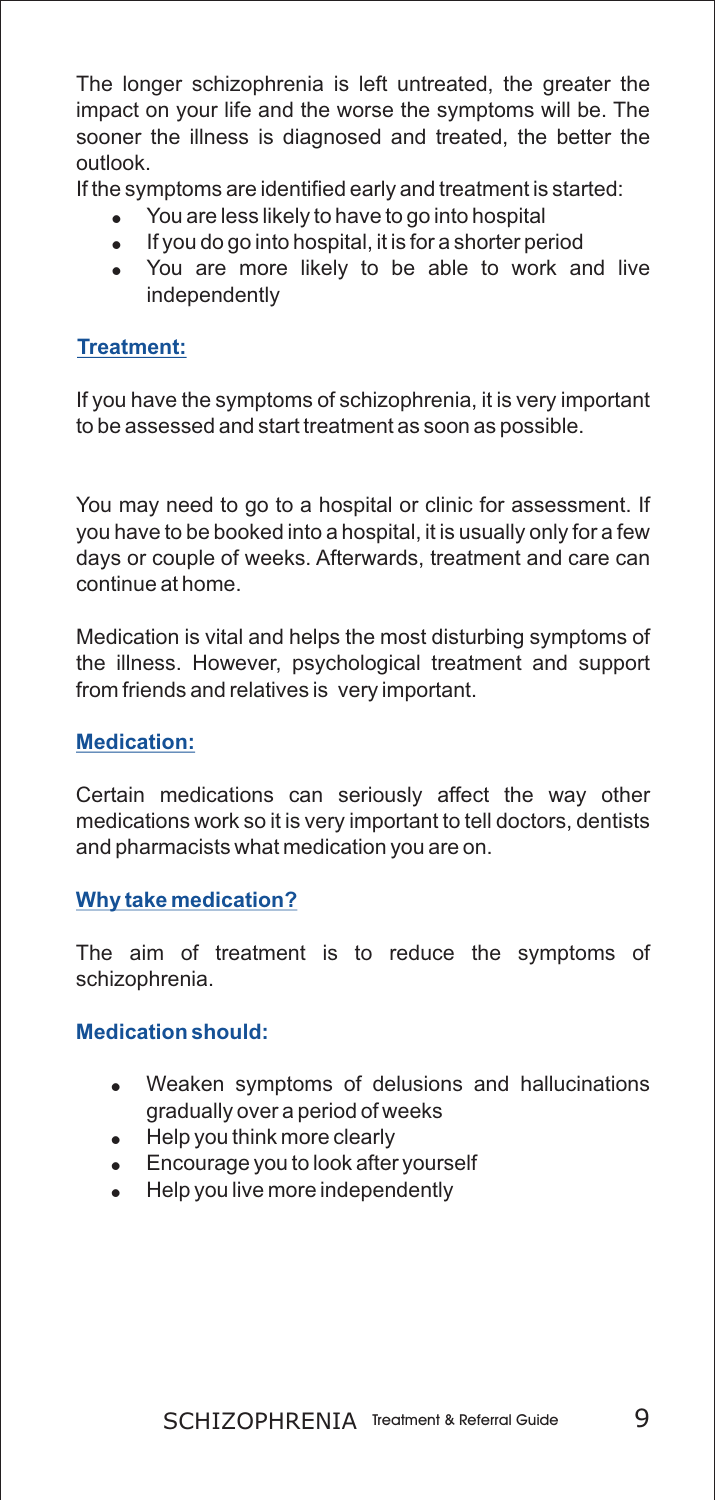#### **What should I tell my doctor before I start taking medication?**

#### **Your doctor will need to know if you:**

- Have had an allergic reaction to any medication before
- Are taking, or planning to take, any other medication (prescription or over-the-counter) or herbal remedy as medications can negatively affect each other
- Are pregnant or planning to fall pregnant
- Are breastfeeding or planning to breastfeed
- . Drink alcohol or use street drugs
- Have diabetes or a family history of diabetes
- $\bullet$  Have a history of liver, heart or kidney problems
- Exercise very hard or work in hot or sunny places

#### **Are there any specific things I should know before starting medication?**

At the start of treatment, or after an increase in dosage, you may feel light-headed or dizzy. You may also feel drowsy - this is common and normal. If you experience any of these, get up slowly from sitting or lying down and be careful when driving or operating machinery.

#### **Side-effects:**

- . Stiffness and shakiness, and feeling sluggish and slow in your thinking
- . Restlessness and irritability
- ! Problems with your sexual performance
- Persistent movement of mouth and tongue called tardive dyskinesia

If you experience any of the above side effects, you should discuss them with your doctor.



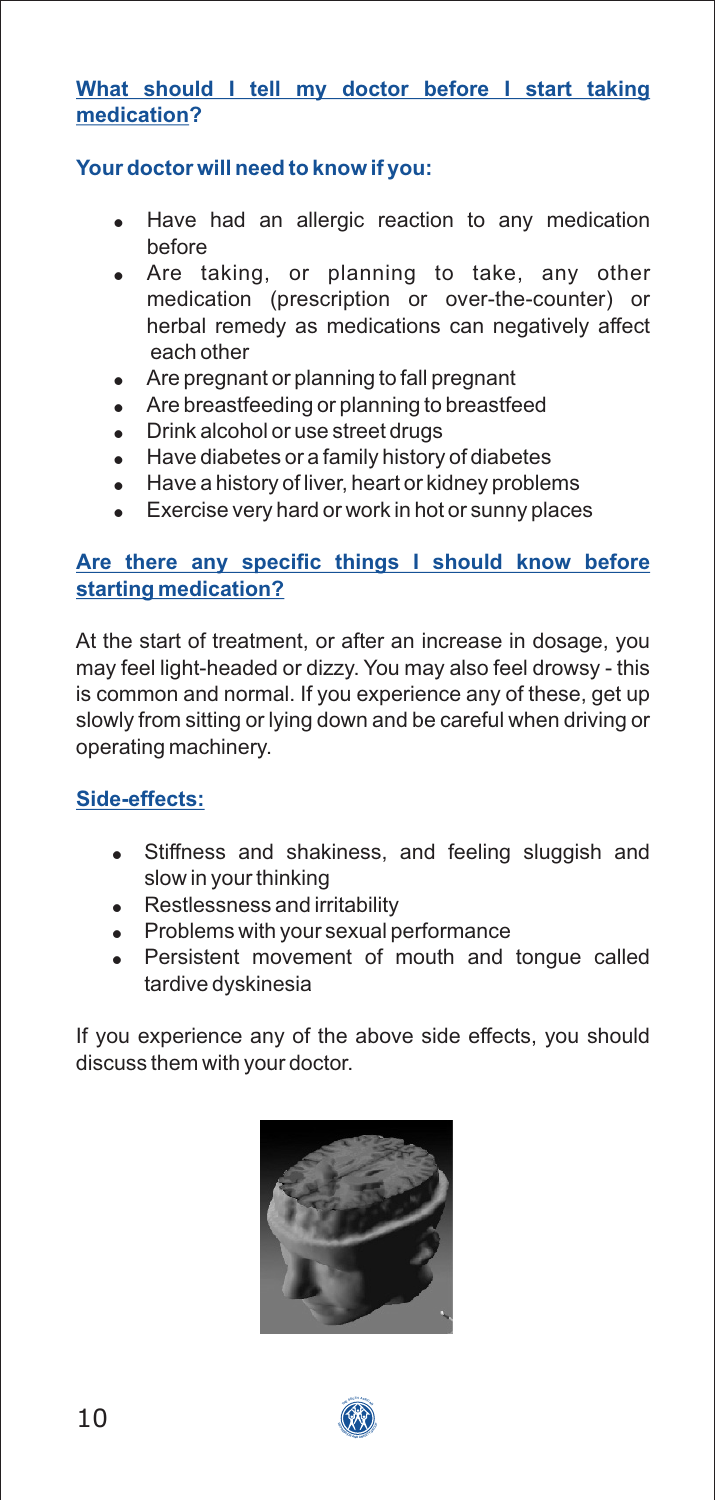#### **Atypical anti-psychotics:**

Over the last 10 years, several newer medications have appeared that work on a different range of chemicals in the brain.

These are less likely to cause side effects but they may cause weight gain and sexual health problems. Many people on these newer medications find the side effects easier to handle.

| <b>Tablets</b>  | <b>Trade Name</b> | Average            | Max.               |
|-----------------|-------------------|--------------------|--------------------|
|                 |                   | Daily Dose (mg)    | Daily Dose (mg)    |
| Aripiprazole    | Abilify           | $10 - 30$          | 30                 |
| Amisulpride     | Solian            | $50 - 800$         | 800                |
| Clozapine       | Leponex           | $200 - 450$        | 900                |
| Olanzapine      | Zyprexa           | $10 - 20$          | 20                 |
| Quetiapine      | Seroquel          | $450 - 600$        | 750                |
| Risperidone     | Risperdal         | $4 - 6$            | 16                 |
| Injections (may |                   | Average 2          | Max. 2             |
| be given 2 -4   |                   | <b>Weekly Dose</b> | <b>Weekly Dose</b> |
| weekly)         |                   |                    |                    |
| Risperidone     | Risperdal Consta  | 25                 | 50                 |

## **Typical anti-psychotics:**

| <b>Tablets</b>  | <b>Trade Name</b> | Average            | Max.               |
|-----------------|-------------------|--------------------|--------------------|
|                 |                   | Daily Dose (mg)    | Daily Dose (mg)    |
| Chlorpromazine  | Largactil         | $75 - 300$         | 300                |
| Haloperidol     | Serenace          | $3 - 15$           | 30                 |
| Pimozide        | Orap              | $4 - 20$           | 20                 |
| Trifluoperazine | Stelazine         | $5 - 20$           |                    |
| Sulpiride       | Espiride          | $200 - 800$        | 800                |
| Injections (may |                   | Average 2          | Max. 2             |
| be given 2 -4   |                   | <b>Weekly Dose</b> | <b>Weekly Dose</b> |
| weekly)         |                   |                    |                    |
| Flupenthixol    | Fluanxol          | 40                 |                    |
| Decanoate       |                   |                    |                    |
| Fluphenazine    | Modecate          | $12.5 - 100$       |                    |
| Decanoate       |                   |                    |                    |
| Zuclopenthixol  | Clopixol          | 200                |                    |
| Decanoate       |                   |                    |                    |

#### **How well does medication work?**

- About 4 in 5 people get help from these medications !
- Medication controls the symptoms but you have to ! keep taking the medication *even when you feel well* in order to prevent the symptoms returning
- Symptoms may come back even with treatment, but it is far less likely if you keep taking your medication all the time.  $\bullet$
- If one medication isn't working, discuss it with your doctor, you may need to try a different one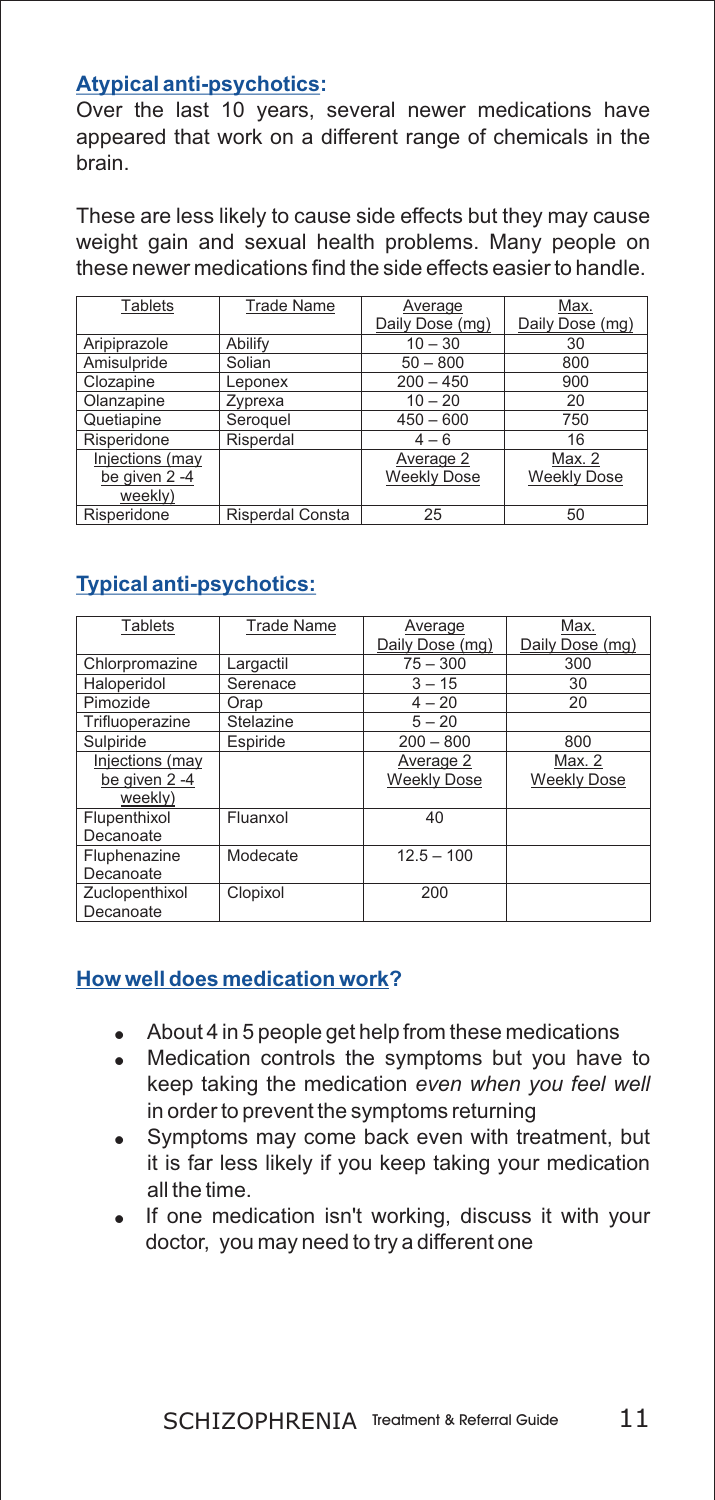# **How long will I have to take medication for?**

- $\bullet$ Most doctors and psychiatrists will suggest you take medication for a long time
- ! If you want to reduce or stop your medication, always discuss it with your doctor first

## **What happens if I stop taking my medication?**

. The symptoms of schizophrenia will usually come back immediately

## **Is medication enough?**

Schizophrenia can make it very difficult to deal with the demands of everyday life. Sometimes the symptoms are controlled. It can be difficult to get back to doing ordinary things like washing, shopping or making a phone call. Medication is very useful but it is not enough. You usually need other types of help like psychological help and a support group to help give yourself the best chance of recovery.

#### **Psychological Treatment:**

## **Cognitive Behavioural Therapy (CBT)**

The CBT therapist helps you to see:

- . How you think about yourself, the world and other people
- . How what you do affects your thoughts and feelings

CBT can help you to make sense of your problems by breaking them down into smaller parts. This makes it easier to see how they are connected and how they affect you, such as how a problem, event or difficult situation affects your thoughts, emotions, physical health and actions.

Most people have between 8 and 20 sessions and for CBT to be effective you should have at least 10 sessions over 6 months.

#### **Counselling:**

This doesn't affect the symptoms of schizophrenia but can help if you need to talk to someone about how you are feeling and get support with daily problems.

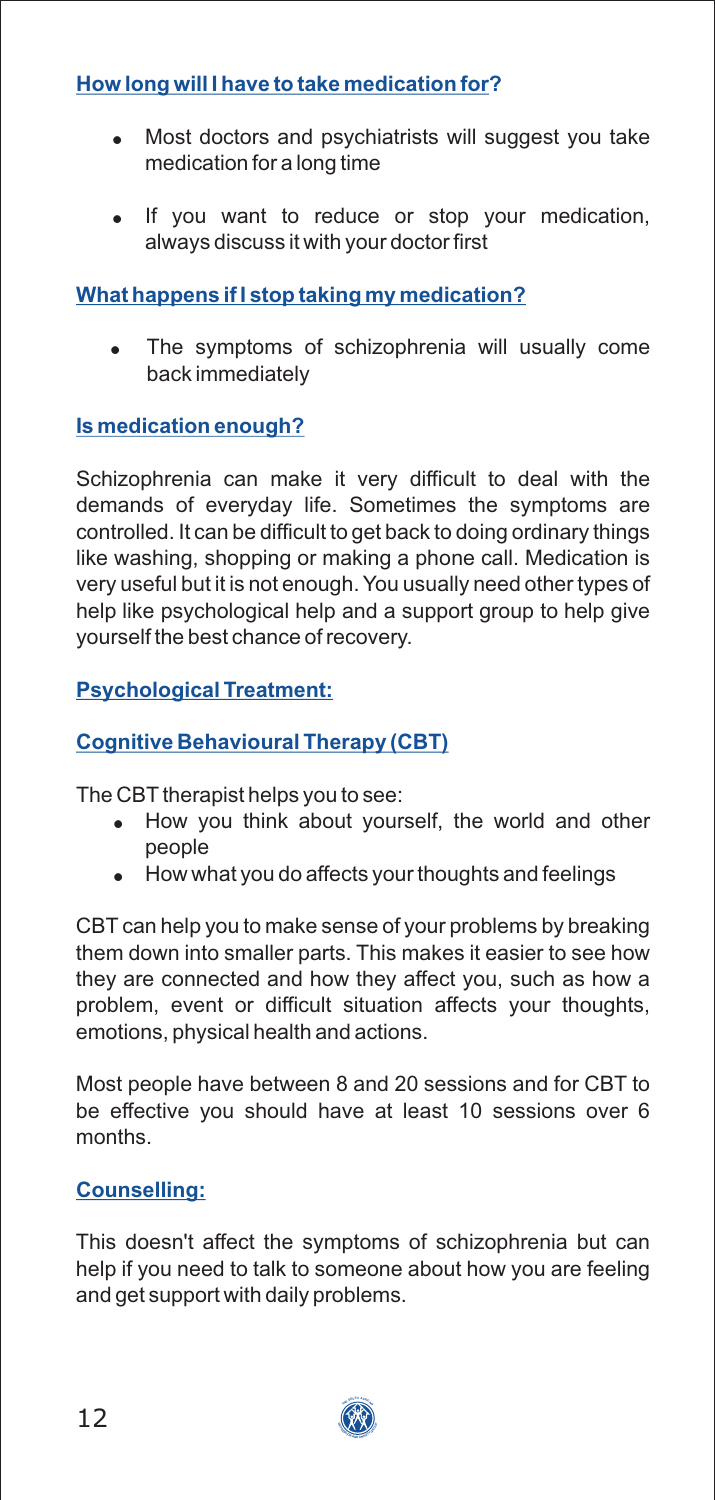#### **Interpersonal Therapy or Family Therapy (Family Meetings):**

These can help you and your family cope better with the situation. You can discuss information about schizophrenia and find practical ways to cope with problems. About 10 sessions are needed over 6 months.

#### **Community Help:**

There are organisations like the South African Depression and Anxiety Group, SABDA or the South African Federation for Mental Health who you can phone for help in your area. Contact numbers are at the back of this brochure.

#### **Social Life:**

You may not have a job or may be unable to go back to work. Even so, it is very important for you to get out and do something every day. Many people go regularly to a community centre or support group or help at a charity in their area. These offer a range of activities that can help you keep active and allow you to spend time with other people.

#### **Self Help:**

#### Learn to recognise early warning signs like:

- Not eating or sleeping
- Feeling anxious
- Not caring about your personal hygiene
- Feeling a little suspicious, starting to hear voices sometimes, finding it difficult to concentrate

#### **Try to avoid things that make you feel worse:**

- Stressful situations
- ! Using drugs and/or alcohol
- Arguing with family or friends

#### **Find ways of controlling your voices:**

- Keep busy
- Spend time with people
- . Remind yourself that the voices cannot hurt you
- . Tell yourself the voices have no control over you you are in control
- Join a support group and talk to other people with schizophrenia .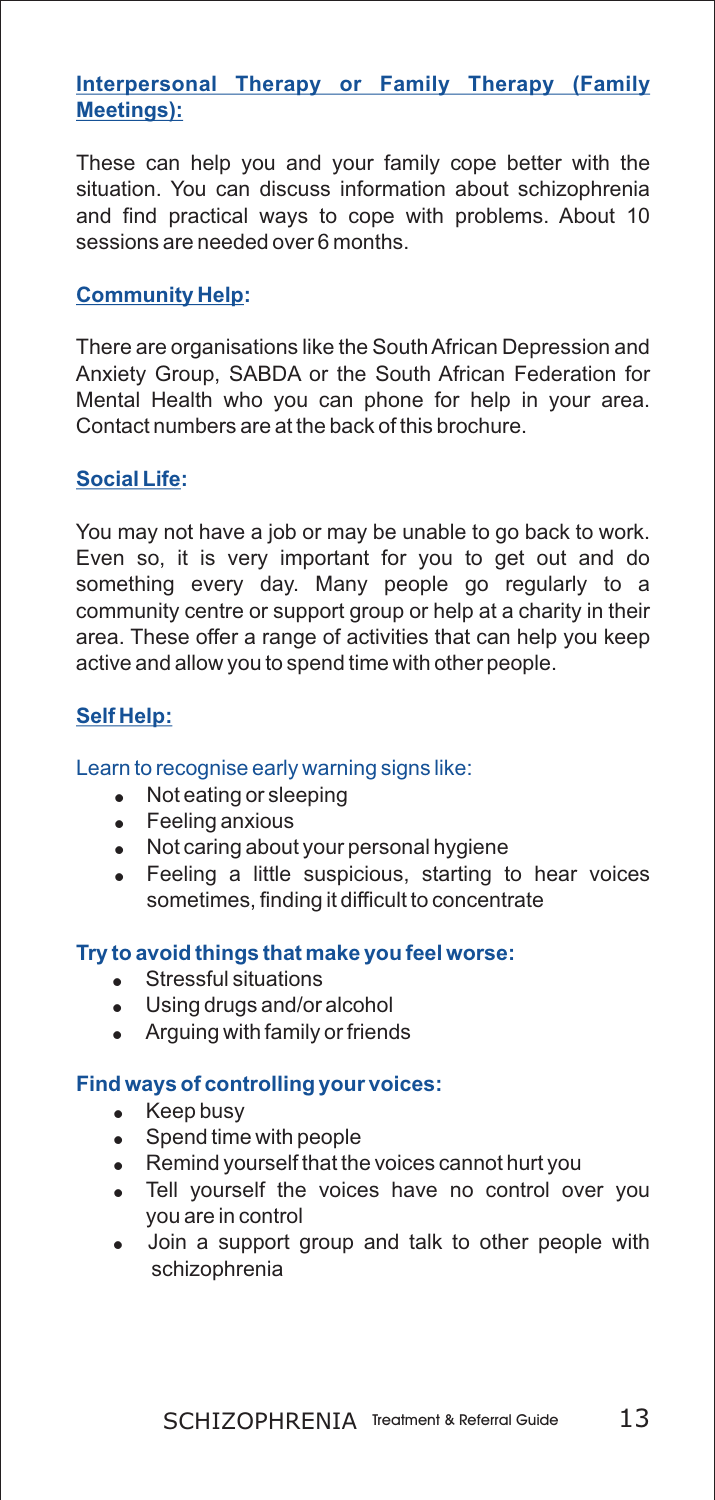#### **Learn about schizophrenia and your medication:**

- . Talk to your doctor, psychiatrist or mental health worker
- . Ask for written information and learn as much as you can about the illness and your treatment

#### **Look after your body:**

- $\bullet$ Try to eat a balanced, healthy diet
- $\blacksquare$ Try to reduce your smoking
- $\bullet$ Do regular exercise - even walking for 20 minutes a day

#### **Other things you can do include:**

- $\bullet$ Learn relaxation techniques
- $\bullet$ Do something you enjoy on a regular basis, like cooking, listening to music or playing soccer
- . Tell someone you trust if you start feeling unwell again
- $\bullet$ If you feel stigmatised or ill treated, call one of the numbers at the back of this brochure and tell them. Don't get upset, get active and be involved

#### **For Families:**

It may be hard to understand what is happening if a loved one develops schizophrenia, often no-one realises what is happening until later.

#### **How it may start:**

Your loved one may become strange, distant or just seem different to how they used to be. They may avoid contact with other people and become less active. If they are hearing voices, they may look away from you while you are talking as if they are listening to someone else. Your loved one may talk about their delusions, or may keep quiet about them. Their sleep patterns may change so that they sleep during the day but are awake at night. When you talk to your loved one, their speech may be difficult to understand.

These changes often happen slowly and may be particularly difficult to pick up during the teenage years.

#### **Can I talk to the doctor or psychiatrist?**

Families are sometimes left out of discussions about treatment but this should not happen. It is very important for the patient to be supported by the family and the family should have all the information about their illness and treatment to help their loved one most effectively. Families should ask the doctor about

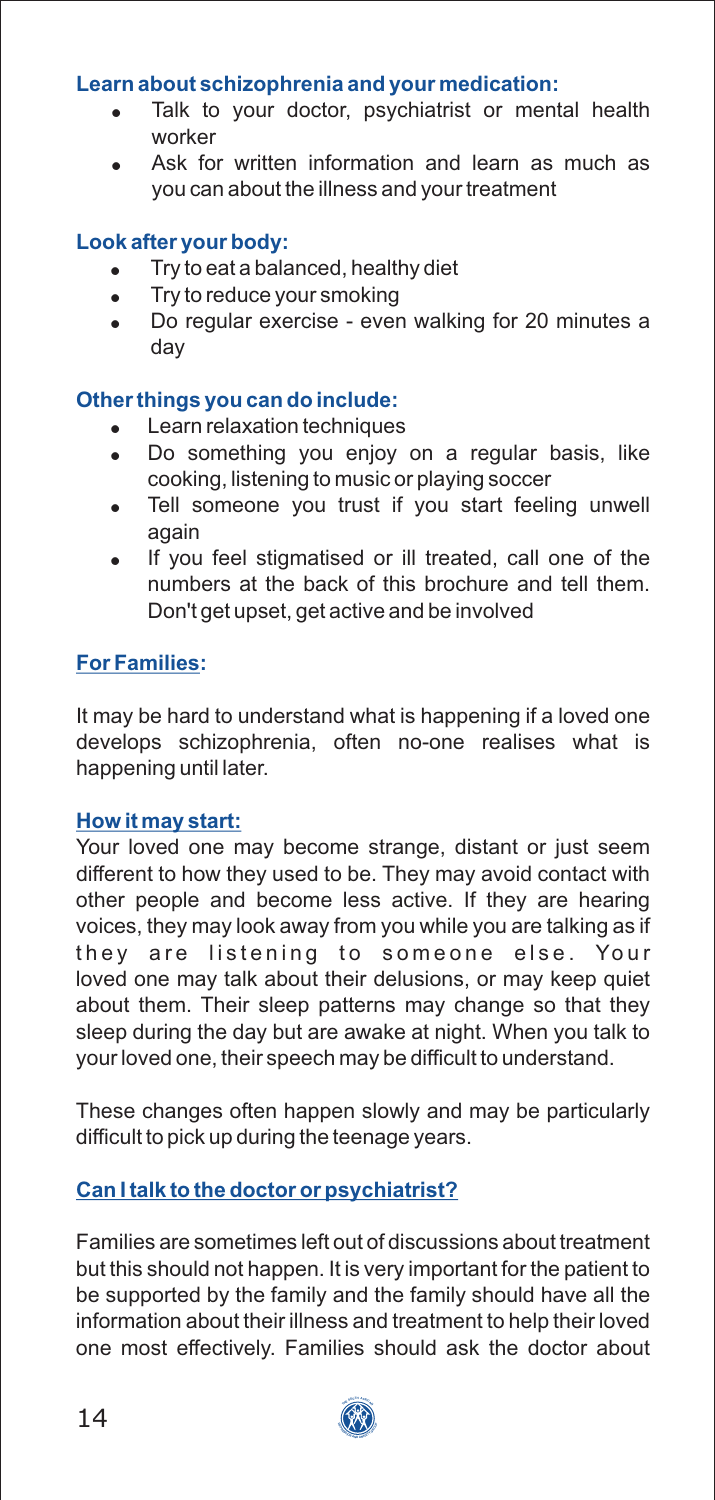treatment and side effects as well as steps that may help recovery.

### **Factors identified as keys to recovery:**

- 1. Family Relationships: Family stress is a powerful predictor of relapse, while family education and emotional support decrease the rate of relapse.
- 2. Supportive Therapy: Positive relationships with psychiatrists, therapists and/or treatment teams create hope and are essential to improvement and recovery

#### **How to handle specific symptoms and problems associated with schizophrenia:**

Delusions: It's upsetting and frustrating to be the victim of delusions, and often the closest family members and relatives are the first targets of this and other hurtful behaviour.

Due to the condition, a person with schizophrenia often can't think or reason rationally. Explaining logically why the accusation can't be true won't work, and will ultimately be draining and frustrating. Try talking directly with the psychiatrist about the delusional symptoms - the current medication may not be adequate to control them. Also, be aware that delusions can take weeks or months to fade, even if the person is medication compliant.

**<u>Voices/Hallucinations:</u> The experience of hearing voices or** seeing visions are as real to the person with schizophrenia as hearing real peoples voices are to you. Like delusions, it usually does no good to try and refute them. On the other hand, it's also not a good idea to just "go along with them," which ultimately doesn't help anyone.

One thing you can do is to simply acknowledge that your loved one is experiencing something unique to them - you can say "I'm sorry it's bothering you" or "why don't you tell the doctor about it," which doesn't ignore their experience but also doesn't give false evidence that others can see or hear these things. Sometimes the best thing that family members can do is encourage the ill person to write down/remember their experiences, and discuss them with their doctor.

**Anger/Irritability/Mood Swings: Remember that this is the** illness talking, not the person. Some people have tried a detached, non-reaction to their relatives' anger; others have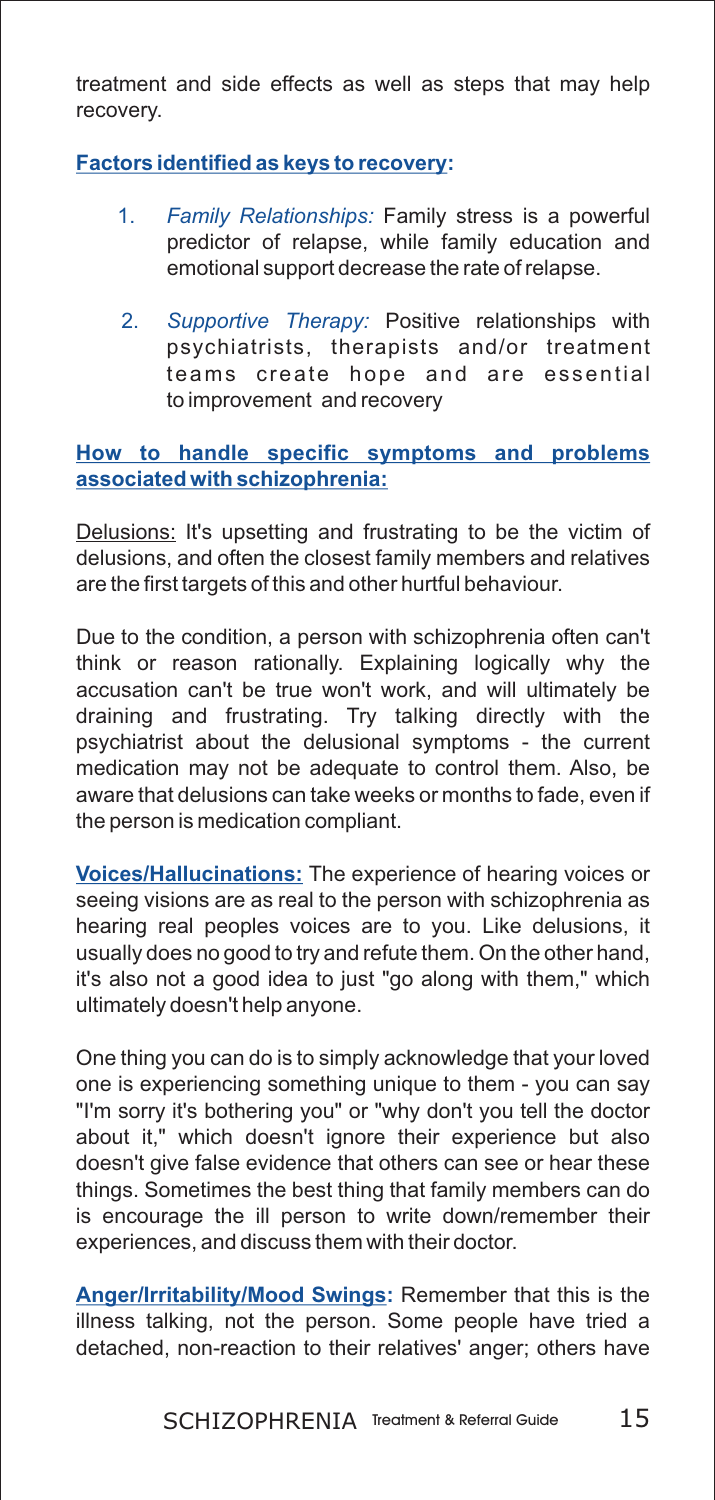waited for the episode to pass (or calmed themselves down by going for a short walk) and then communicated how much they were hurt by that behaviour. If mood swings are severe, a mood stabiliser might be beneficial. Talk to the doctor about possible options.

Apathy/Lack of Motivation: Although many people believe that these sorts of behaviours are due to medication side effects or a lack of will on the part of the patient, most often they are simply another symptom of the illness. When you consider that schizophrenia severely distorts the way an affected individual senses and perceives the world, it's easier to understand why that person might avoid any sort of stimulation, even just going out to a mall or riding on a bus.

One of the best ways to help is to actively pay attention to your loved one's responses. If they respond positively to your overtures or your attempts at conversation, by all means continue. If you feel rejected or rebuffed, remember that it is most likely a protective mechanism against too much sensory overload; stop and try again later. Establishing small routines or rituals can be very helpful, and a good source of shared time. Try not to push your loved one to do things they don't want to do unless absolutely essential, as this can cause stress for them and make the schizophrenia worse.

**<u>Emotional Flatness or Social Withdrawal</u>: Many family** members are hurt by a feeling that their loved one is emotionally withdrawing into themselves, and that they just don't relate or interact anymore with the people around them. Schizophrenic patients often have trouble with common social cues that most people do and recognize without thinking body language, eye-contact, gesturing, varying the tone of the voice, etc. They don't realise they are missing these basic cues, and their absence can make the person seem much more withdrawn and cold than they intend to be.

Find other emotional outlets for yourself - make time to go out with other friends or just you, and spend another time with your loved one. Another thing you can do is specifically bring to the person's attention the fact that you want to share something with them. Sometimes you may have to simply, lovingly, request their love and attention.

Suicidal Thoughts and Tendencies: Suicide is a real and tragic consequence for many schizophrenic patients - about 40% will make at least one attempt, and between 10% and 15% actually succeed in killing themselves. A major factor is depression, which is a common companion of schizophrenia disorders.

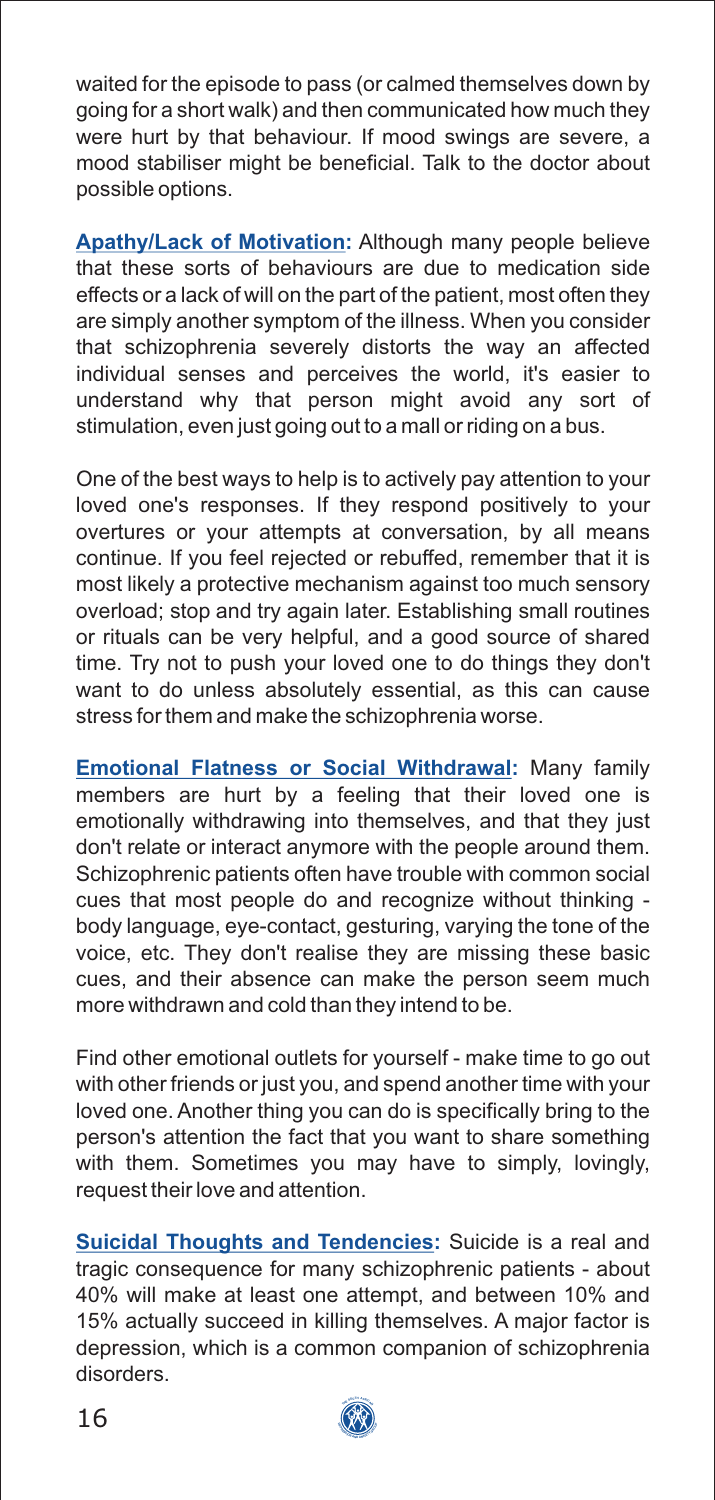Family and friends can help by being very aware of depressive and suicidal tendencies, especially in those individuals recently recovering from an episode or a relapse. Know the places you can call on quickly for help - find the crisis centres in your area and know the services they provide.

#### **5 steps to handling paranoia**

- 1. Place yourself next to your loved one rather than face-to-face. The side-by-side position tends to deflect the paranoid fears away from you. Instead, both of you are looking out at the (hostile) world together. Don't stand directly in front of your loved one, it may be considered confrontational.
- 2. Avoid direct eye contact. Direct eye contact often makes a paranoid individual feel even more paranoid. Look elsewhere.
- 3. Speak indirectly. Avoid speaking directly to your loved one. Substitute pronouns such as "it", "he", "she" or "they" for the words "I" and "you".
- 4. Identify with, rather than fight, your loved one. Whenever possible, your attitudes and emotional expressions should parallel his / hers. The goal is to help the person feel understood. Express anger and frustration with their difficult circumstances. Your own emotional expressions should be taken up to the point of, and perhaps slightly beyond, the persons own emotional expression to show you are on his/her side.
- 5. Don't rationalise. Share mistrust. The intuitive approach with a paranoid person is to try to persuade him or her to be more trusting. It is often better to do the opposite. No attempt is made to correct or contradict your loved one, or to test reality. Temporarily, their account of reality is accepted as reality. The assumption behind this technique is that, in the midst of a paranoid state, a mixture of real-life stresses and distress from psychotic symptoms overwhelm the patient. The aim is to tell the doctor and let the professional deal with these.

#### **Admission to hospital without consent:**

Someone with schizophrenia may not always realise or accept they are ill. They may refuse treatment even though they desperately need it. The Mental Health Care Act of 2002 allows a person to be admitted to hospital against their will.

This is only used if someone needs treatment and cannot or will not accept it and: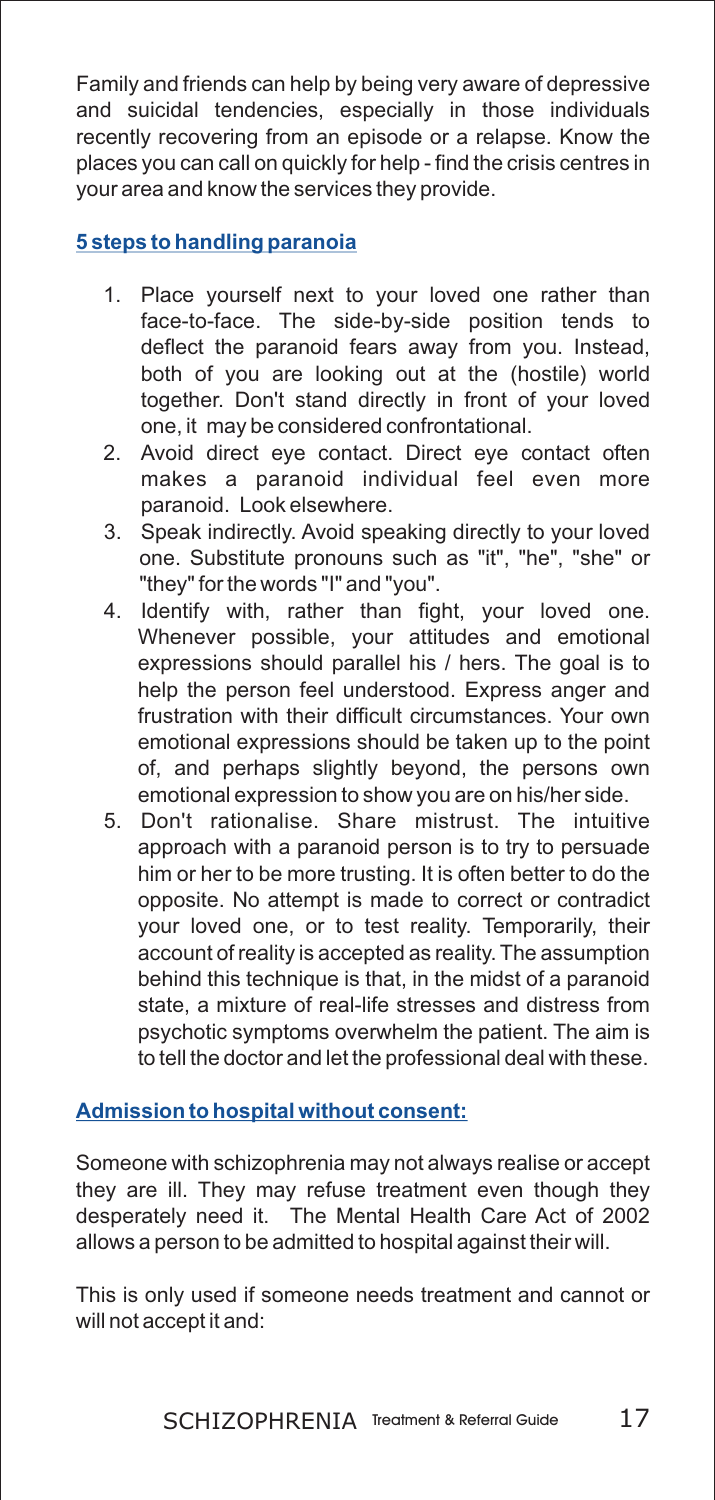- $\bullet$ Their health is at risk
- $\bullet$ They are a danger to themselves
- $\bullet$ They are a danger to others
- $\blacksquare$ They are incapable of making an informed decision about their care

Where the person is under the age of 18, a parent or guardian can make an application for admittance. If the individual is over 18, a parent, guardian, next of kin or spouse may make the application or a mental health professional who has been treating the individual for at least 14 days and has seen a steady decline in health.

# **Myths and Facts about schizophrenia:**

# Myth: *Schizophrenia is a split personality*

**Fact: People with schizophrenia have only ONE personality.** The word 'schizophrenia' comes from the Greek word meaning 'split' or fragmented thoughts and this is perhaps where the confusion started. However, schizophrenia is a split from reality rather than a split in personality.

#### Myth: *People who have schizophrenia are violent and dangerous*

Fact: People who have schizophrenia are no more likely to be violent than any other group in the community. Violent behaviour is often sparked by using drugs or alcohol and having hallucinations. There is, however, an increased risk of self-harm among people



with schizophrenia often because of fear, delusional thinking or the decision to 'no longer cope' with the illness. It is fair to say that a person with schizophrenia has more to fear from the general community than the reverse, as they are often on the receiving end of quite severe stigmatisation, misunderstanding and outright discrimination.

Fact: 1 in 5 people with schizophrenia recover completely. Myth: *People with schizophrenia never get better*

# Myth: *People with schizophrenia have a lower than average intelligence*

Fact: People with schizophrenia do NOT have a lower than average intelligence level. As with any population, there is a variation, but this is not a characteristic of the illness.

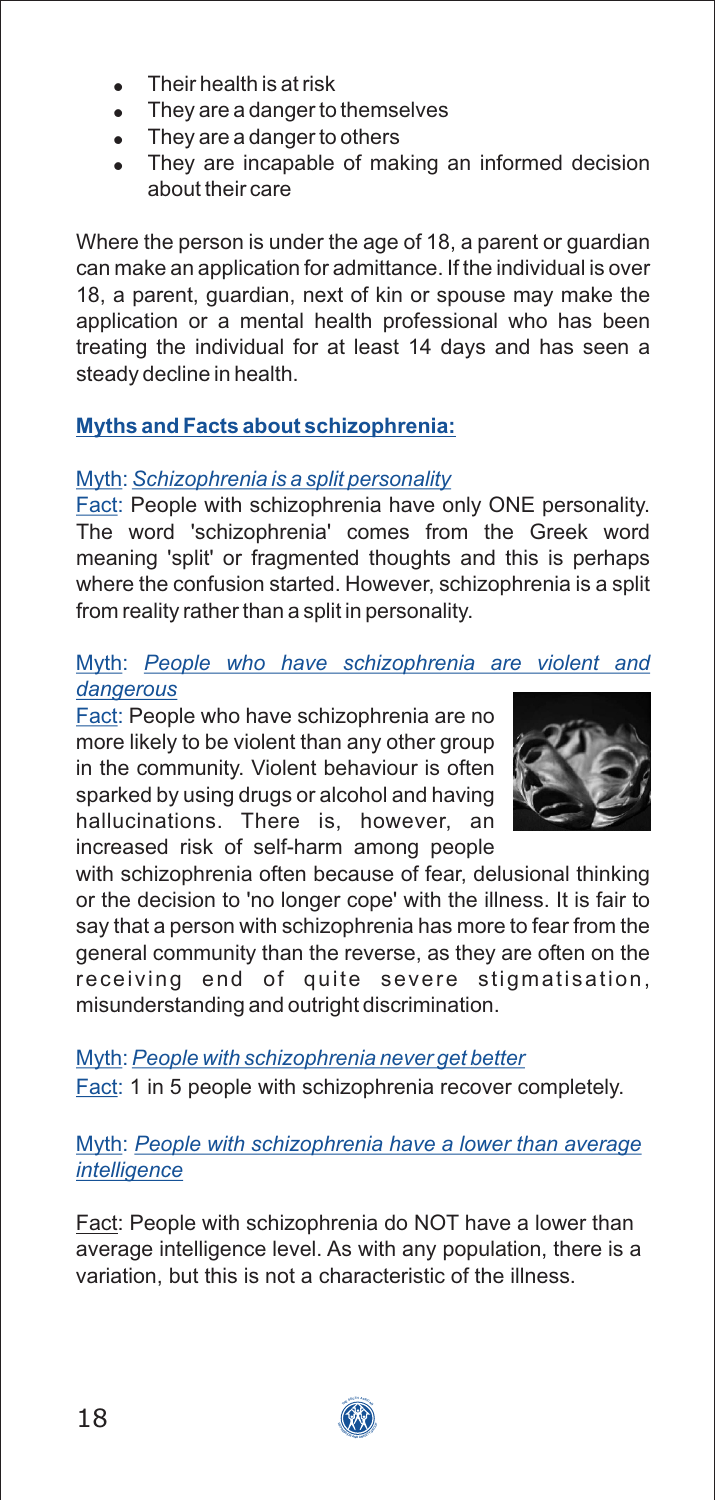#### **Government Hospitals with Psychiatric Care**

| <b>Western Cape</b><br>Groote Schuur Hospital<br>Lentegeur Hospital<br><b>Stikland Hospital</b><br><b>Tygerberg Hospital</b><br>Valkenberg Hospital                                                                                                                    | 021 404 9111<br>021 370 1111<br>021 940 4400<br>021 938 4911<br>021 440 3111                                                                 |
|------------------------------------------------------------------------------------------------------------------------------------------------------------------------------------------------------------------------------------------------------------------------|----------------------------------------------------------------------------------------------------------------------------------------------|
| <b>Gauteng</b><br>Chris Hani Baragwanath Hospital<br>Helen Joseph Hospital<br>Johannesburg General Hospital<br>Natalspruit Hospital<br>Pretoria Academic Hospital<br>Pretoria Central Hospital<br>Sterkfontein Hospital<br><b>Tara Hospital</b><br>Weskoppies Hospital | 011 933 8000<br>011 489 1011<br>011 488 4911<br>011 389 0500<br>012 354 1000<br>012 320 0346<br>011 956 6324<br>011 433 7875<br>012 319 9500 |
| <b>Eastern Cape</b><br>Cecilia Makiwane Hospital<br>Fort England Hospital<br><b>Frere Hospital</b><br>Glen Grey Hospital<br>Komani Psychiatric Hospital<br><b>Tower Hospital</b>                                                                                       | 043 708 2111<br>046 622 7003<br>043 709 1111<br>047 878 0018<br>045 858 8400<br>046 645 1122                                                 |
| <b>Free State</b><br><b>Bloem Psychiatric Hospital</b><br>Boitumelo Hospital<br>Universitas Hospital                                                                                                                                                                   | 051 407 9400<br>056 216 5200<br>051 405 2911                                                                                                 |
| <b>Mpumalanga</b><br>Lydenburg Hospital<br>Rob Ferreira Hospital<br><b>Witbank Provincial Hospital</b>                                                                                                                                                                 | 013 235 2233<br>013 741 6100<br>013 653 2000                                                                                                 |
| <b>Limpopo</b><br>Evuxakeni Psychiatric Hospital<br>Hayani Hospital<br>Tahabamoopo Hospital<br><b>WF Knobel Hospital</b>                                                                                                                                               | 015 812 1138<br>015 963 1071/2<br>015 632 4112<br>015 221 0041                                                                               |
| <b>Kwazulu Natal</b><br><b>Addington Hospital</b><br>Grey's Hospital (PMB)<br>Townhill Hospital (PMB)                                                                                                                                                                  | 031 327 2000<br>033 897 3000<br>033 341 5500                                                                                                 |
| <b>Northern Cape</b><br>Kimberley Hospital<br><b>Westend Hospital</b>                                                                                                                                                                                                  | 053 802 9111<br>053 832 7082                                                                                                                 |
| <b>North West Province</b><br>Carletonville Hospital<br>Mafikeng Bopheleng Hospital<br><b>Witrand Hospital</b>                                                                                                                                                         | 018 788 1700<br>018 383 2005<br>018 294 5221                                                                                                 |
| <b>Other Helplines</b><br>South African Depression and Anxiety Group<br>Suicide Crisis Line                                                                                                                                                                            | 011 262 6396<br>0800 567 567                                                                                                                 |
|                                                                                                                                                                                                                                                                        |                                                                                                                                              |